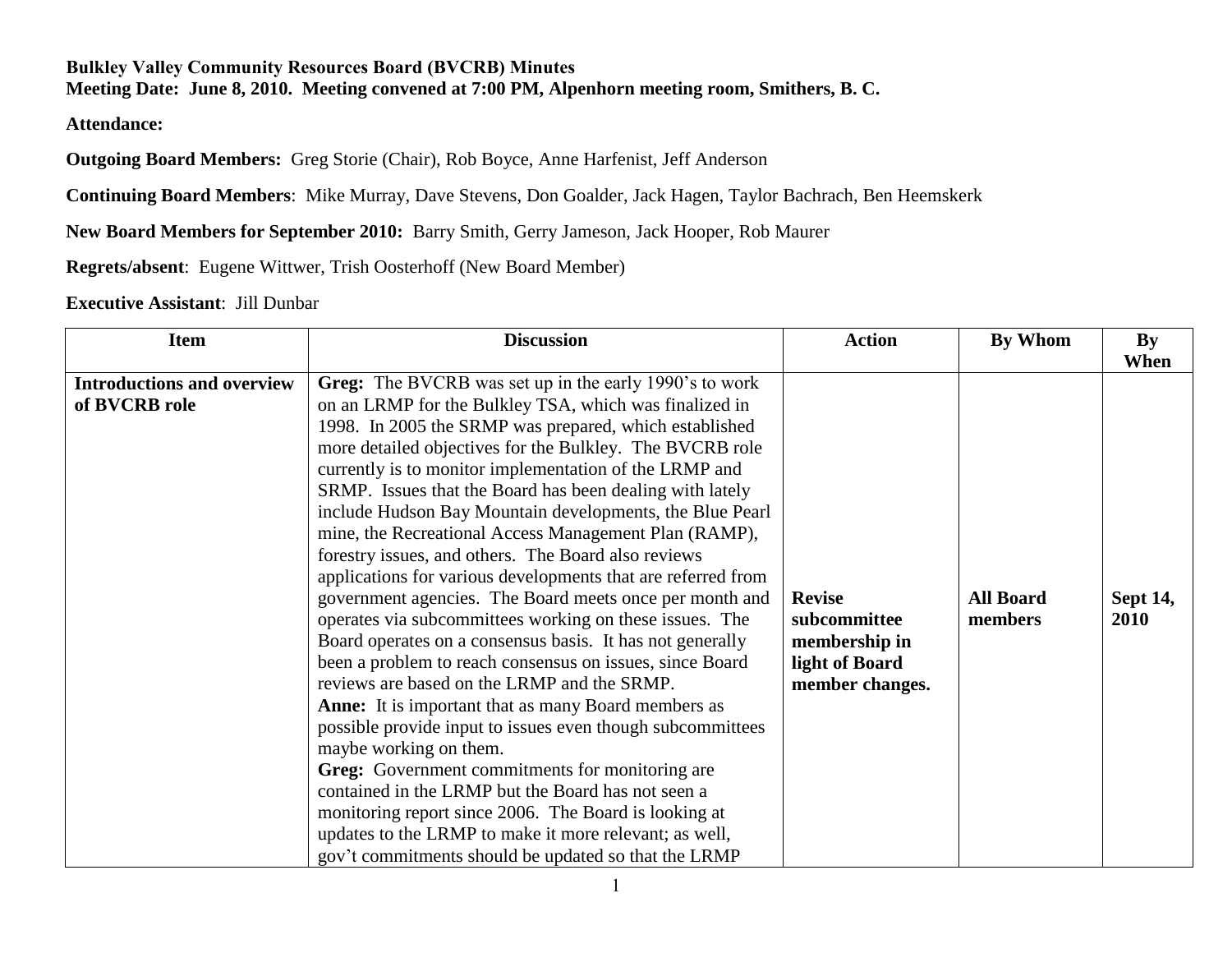| <b>Item</b>               | <b>Discussion</b>                                               | <b>Action</b>             | <b>By Whom</b> | <b>By</b><br>When |
|---------------------------|-----------------------------------------------------------------|---------------------------|----------------|-------------------|
|                           | contains commitments that can actually be lived up to.          |                           |                |                   |
| <b>Agenda review</b>      | Agenda for this meeting was reviewed. Note that agenda          | Accept agenda.            | <b>Board</b>   | <b>This</b>       |
|                           | topics correspond with subcommittee matters.                    |                           | <b>Members</b> | meeting           |
| Minutes of April 13, 2010 | Minutes reviewed.                                               | <b>Minutes accepted</b>   | <b>Board</b>   | <b>This</b>       |
| and May 11, 2010          |                                                                 | as presented.             | <b>Members</b> | meeting           |
| Subcommittee              | 1. Recreation                                                   |                           |                |                   |
| Reports/Issues/           | <b>RAMP update: Anne: The RAMP portion of the LRMP</b>          |                           |                |                   |
| Correspondence            | was not completed. It is the biggest information gap,           |                           |                |                   |
|                           | however, government does not consider it to be one of its       |                           |                |                   |
|                           | top priorities. The BVCRB has spent time over the last          |                           |                |                   |
|                           | many years investigating how to promote completion of the       |                           |                |                   |
|                           | RAMP. This year a subcommittee of recreation users was          |                           |                |                   |
|                           | invited by the BVCRB to establish terms for reference for an    |                           |                |                   |
|                           | independent RAMP completion project. The TOR are                |                           |                |                   |
|                           | agreed to and the project now requires funding for a            |                           |                |                   |
|                           | facilitator and administration in order to go ahead. Some       |                           |                |                   |
|                           | funding applications have been submitted and the Board is       |                           |                |                   |
|                           | waiting for notification of the results.                        |                           |                |                   |
|                           | Greg: Some funding was offered to the BVCRB by                  |                           |                |                   |
|                           | government at one point but was pulled back. The BVCRB          |                           |                |                   |
|                           | role in this project would be to have a seat at the table along |                           |                |                   |
|                           | with groups/individuals interested in recreational access.      |                           |                |                   |
|                           | <b>Ben:</b> Government is again looking for a pilot area for a  | <b>Resend letter re:</b>  | <b>Ben</b>     |                   |
|                           | Trails Strategy study. The Board wrote a letter in January      | <b>Trails Strategy to</b> |                |                   |
|                           | 2009 indicating that the Bulkley TSA would be a suitable        | MoTCA.                    |                |                   |
|                           | area for such a study. This letter should be resubmitted to     |                           |                |                   |
|                           | Ministry of Tourism, Culture and the Arts.                      |                           |                |                   |
|                           | 2. Mining and Energy Development                                |                           |                |                   |
|                           | Rob Maurer: Attended Resource Expo in Prince George             |                           |                |                   |
|                           | last week. This was event has grown smaller even though it      |                           |                |                   |
|                           | has expanded beyond forestry and so may not continue.           |                           |                |                   |
|                           | Northwest Community College is considering offering a           |                           |                |                   |
|                           | "Mining 101" Course which would provide insight into the        |                           |                |                   |
|                           | mining industry for contractors and the community.              |                           |                |                   |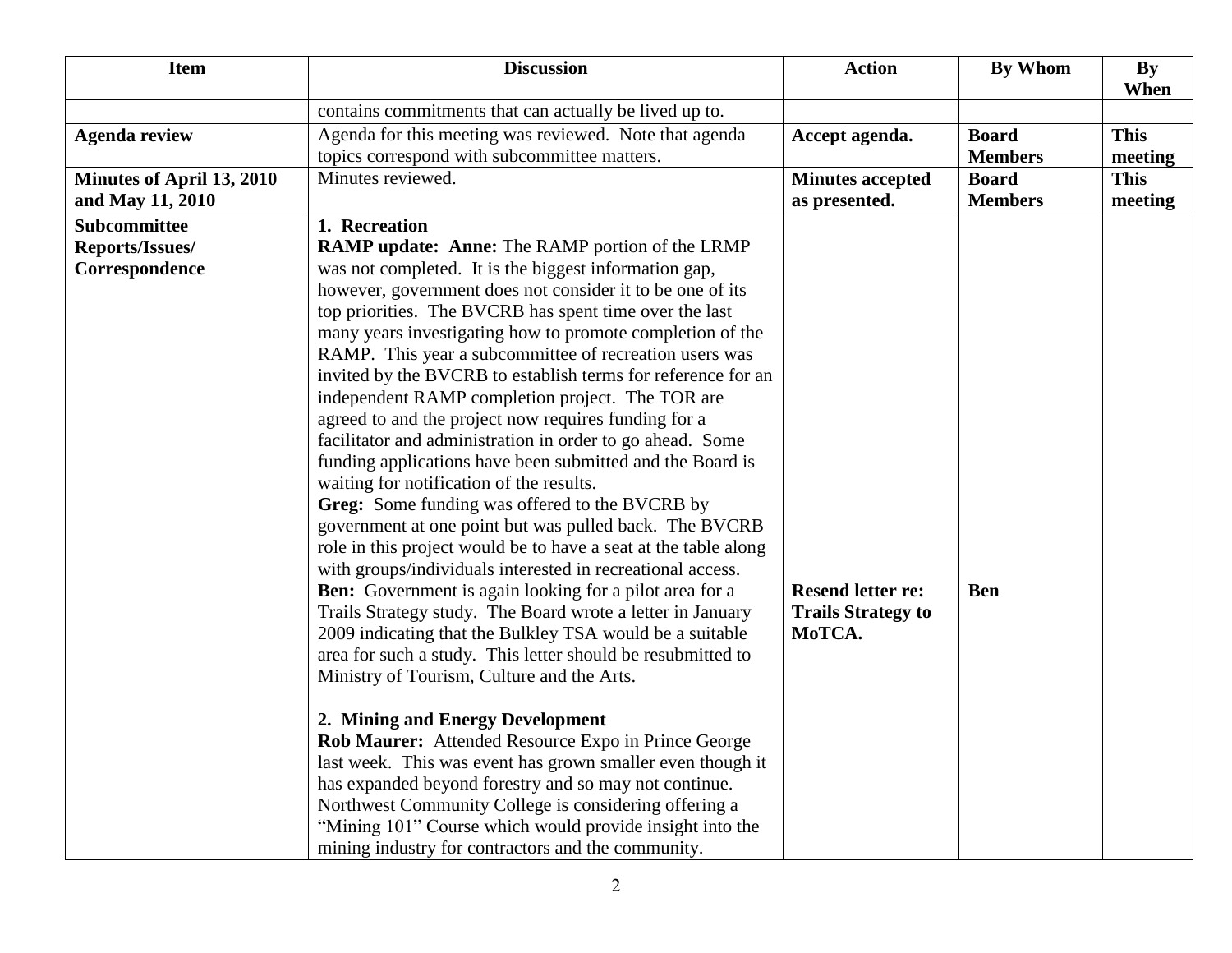| <b>Item</b> | <b>Discussion</b>                                             | <b>Action</b> | By Whom | <b>By</b><br>When |
|-------------|---------------------------------------------------------------|---------------|---------|-------------------|
|             | <b>Rob Boyce:</b> Not much exploration or mining activity is  |               |         |                   |
|             | going on currently in the Bulkley. It is hard to predict what |               |         |                   |
|             | will happen with Blue Pearl.                                  |               |         |                   |
|             |                                                               |               |         |                   |
|             | 3. Forestry, Range and Agriculture                            |               |         |                   |
|             | Greg: Forestry will be a bigger issue for the BVCRB as        |               |         |                   |
|             | mountain pine beetle impacts increase. PIR sent a letter to   |               |         |                   |
|             | the Ministry of Forest's (MoF) District Manager in April,     |               |         |                   |
|             | outlining their perspectives. This letter has been copied to  |               |         |                   |
|             | all Board members. Emergency Bark Beetle Management           |               |         |                   |
|             | Area designations allow salvage harvesting. Core              |               |         |                   |
|             | Ecosystems (CE), Landscape Corridors, seral stage             |               |         |                   |
|             | constraints, and Visual Quality Objectives may all be         |               |         |                   |
|             | affected by the need to harvest mature pine.                  |               |         |                   |
|             | <b>Barry:</b> These are not BVCRB decisions; however,         |               |         |                   |
|             | Government will want public and BVCRB input. LRMP             |               |         |                   |
|             | amendments may be needed. This could be a lot of work for     |               |         |                   |
|             | the Board.                                                    |               |         |                   |
|             | Taylor: The LRMP workshop being planned by the MoF            |               |         |                   |
|             | will be related to this and could be used to sense public     |               |         |                   |
|             | opinion. Invitation list will need to be carefully developed. |               |         |                   |
|             | Government agencies will need to be organized before a        |               |         |                   |
|             | public process happens.                                       |               |         |                   |
|             | Greg: There is a mix of levels of approval required for       |               |         |                   |
|             | LRMP items: Some are approved at the DM level, some are       |               |         |                   |
|             | legislative or Ministerial.                                   |               |         |                   |
|             | PIR Forestry Audit: Greg: PIR will undergo a Forest           |               |         |                   |
|             | Practices Board audit in July. Report will follow.            |               |         |                   |
|             |                                                               |               |         |                   |
|             | <b>4. LWBC Referrals and Land Tenures</b>                     |               |         |                   |
|             | <b>Mountain Bike referral 135416: BVCRB response letter</b>   |               |         |                   |
|             | was sent out. It was useful to cc it to other                 |               |         |                   |
|             | agencies/individuals that may need to be informed or          |               |         |                   |
|             | involved.                                                     |               |         |                   |
|             | Hankin Evelyn Ski area referral: Ben: Did the Board           |               |         |                   |
|             | receive the referral for this project? Greg: They had         |               |         |                   |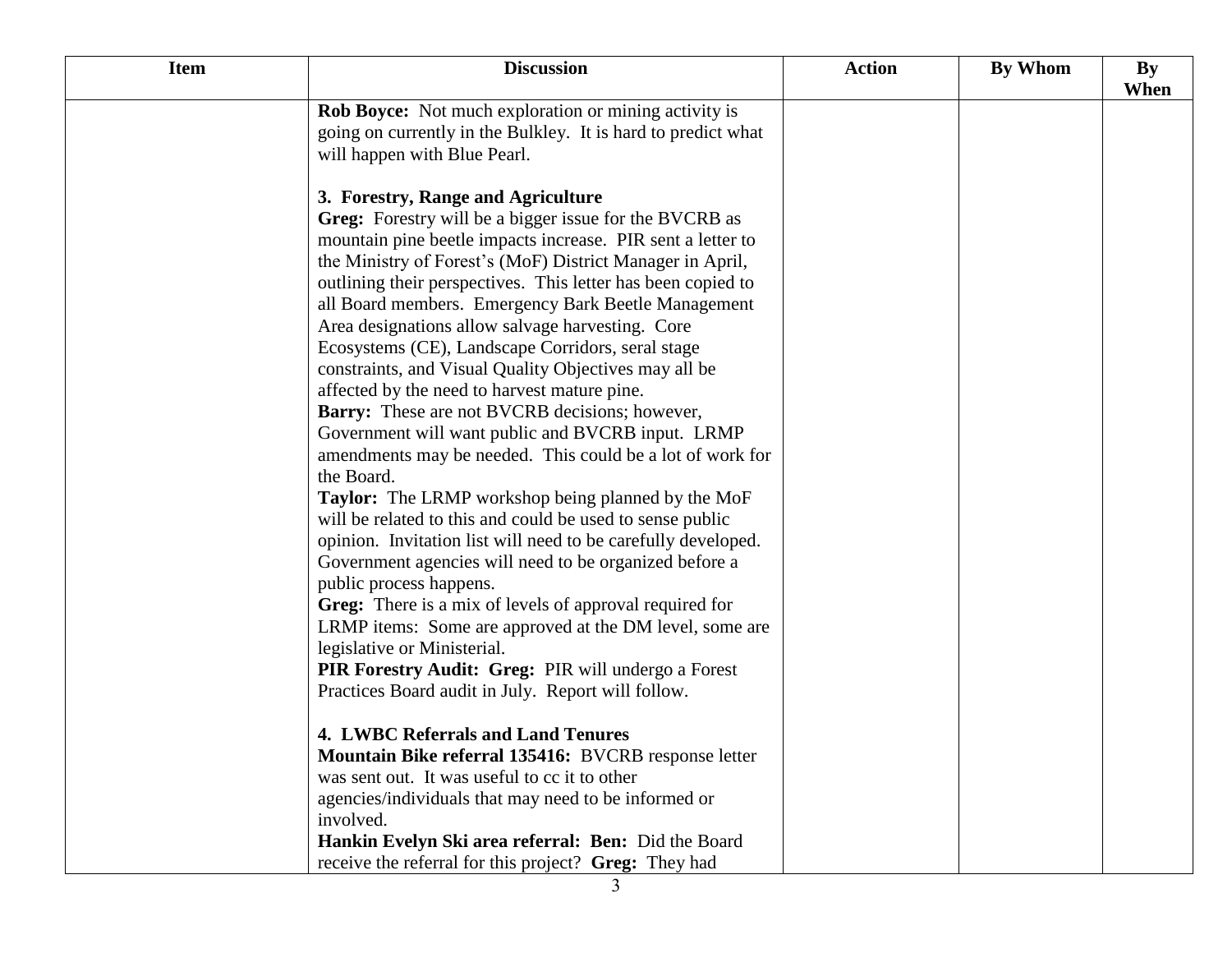| <b>Item</b> | <b>Discussion</b>                                                                                                                                                                                                                                                                                                                                                                                                                                                                                                                                                                                            | <b>Action</b>                                                                                                                   | By Whom                        | By<br>When              |
|-------------|--------------------------------------------------------------------------------------------------------------------------------------------------------------------------------------------------------------------------------------------------------------------------------------------------------------------------------------------------------------------------------------------------------------------------------------------------------------------------------------------------------------------------------------------------------------------------------------------------------------|---------------------------------------------------------------------------------------------------------------------------------|--------------------------------|-------------------------|
|             | approval and started the work before we received it so we<br>didn't spend time on it. <b>Ben:</b> The area has a Core<br>Ecosystem within it as does the snowmobile project area.<br>Anne: If we objected to the Petursson referral due to the CE<br>in the area we should respond to this for consistency. Jeff:<br>The non-motorised advocates have made a big impact by<br>cutting these ski runs. Ben: In many cases applicants<br>simply aren't aware that there is a CE in the area. Barry:<br>Anything such as a CE that should be brought to Board<br>attention in a referral should be red-flagged. |                                                                                                                                 |                                |                         |
|             | <b>Ben: IMAP</b> shows all pending applications for an area.<br>IMAP should be demo'd at the Sept meeting.<br>A letter responding to the Hankin Evelyn Ski area referral<br>should still be submitted, stating that the Board did not have<br>the time to meet the deadline for input but would still like to<br>comment.                                                                                                                                                                                                                                                                                    | <b>Bring laptop and</b><br><b>IMAP</b> to next<br>meeting.<br>Prepare response<br>to Hankin-Evelyn                              | <b>Ben</b><br><b>Taylor</b>    | <b>Sept 14,</b><br>2010 |
|             | 5. Water and Fish:<br>No news.<br><b>Jeff:</b> As outgoing member, Jeff is concerned that<br>Government lacks information on water quality in rivers and<br>would ask that the BVCRB keeps track of this issue.<br><b>Taylor:</b> There could be a password protected discussion<br>area on the website to keep track of this and other<br>issues/ideas of concern to the Board.<br><b>Anne:</b> Ideas for possible LRMP amendments should be<br>kept track of.<br>Taylor: A search tool could be set up on the BVCRB<br>website to enable searches of minutes for issues/ideas.                             | project.<br>Set up a discussion<br>forum area on the<br>website.<br>Set up search<br>capability for issues<br>on BVCRB website. | <b>Taylor</b><br><b>Taylor</b> |                         |
|             | 6. Monitoring and Land Use Plans<br>MoF LRMP workshop: Ideas for this planned two-day<br>workshop have just been received from Cheryl Mackenzie at<br>MoF. Board members should submit their comments by                                                                                                                                                                                                                                                                                                                                                                                                     | <b>Submit comments</b><br>on workshop plans<br>to Dave Stevens.                                                                 | <b>All Board</b><br>members    | <b>June 11,</b><br>2010 |